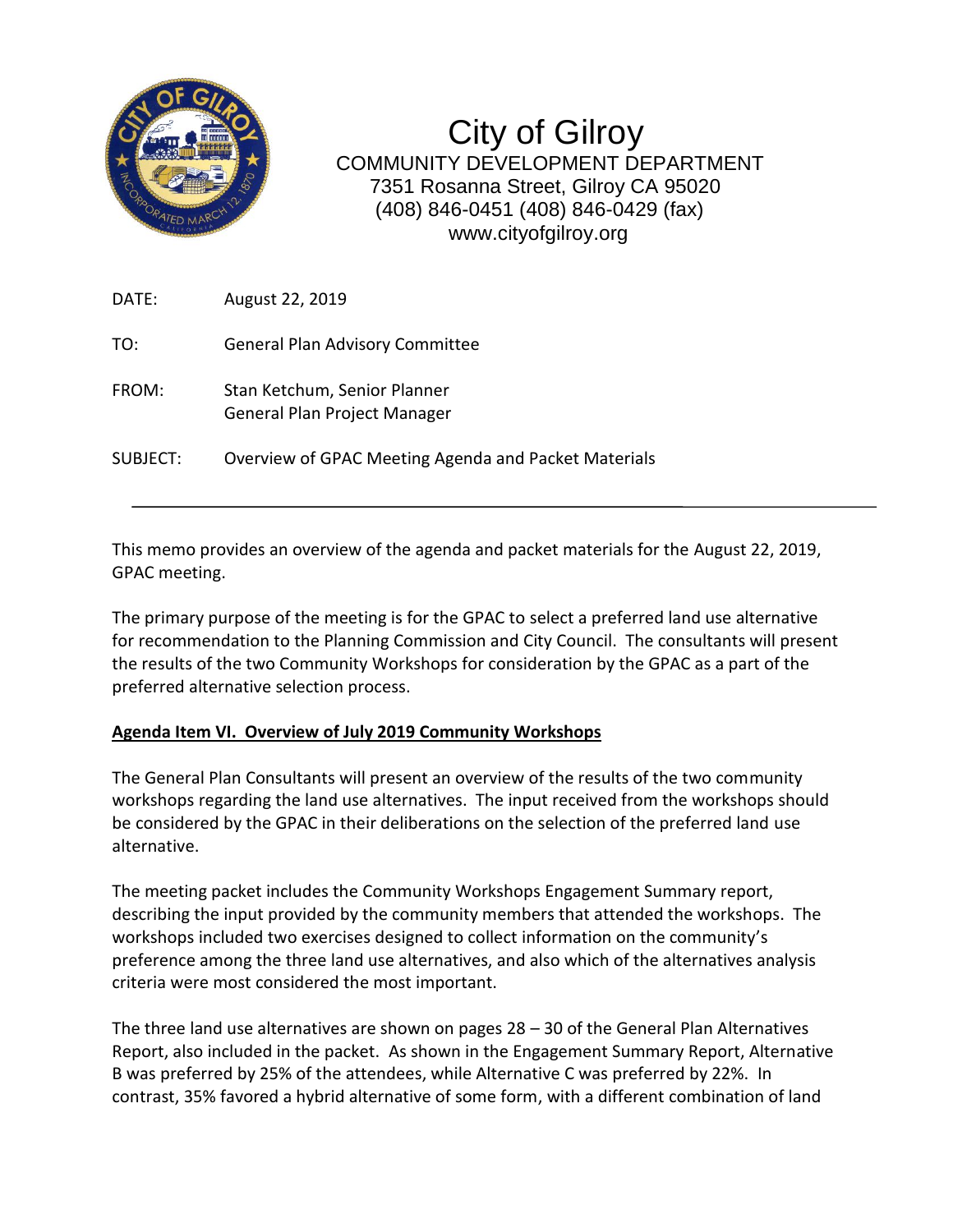uses than those included in the three GPAC alternatives. See the following section for further discussion of the alternatives selection.

The second workshop exercise asked respondents to identify which criteria from the alternatives analysis they considered the most important. The Housing Affordability criteria was deemed most important by 65% of those responding, followed by Land Use Efficiency, chosen by 59%. The next three most frequently chosen criteria were Mix of Housing Types (49%), Employment Mix and Average Wages (45%), and Roadway Congestion (43%).

*Agenda Item Objective: The GPAC to receive the presentation and have the opportunity to ask questions and discuss the information presented. No Committee action is required.*

## **Agenda Item VII. Selection of Preferred Land Use Alternative**

In addition to the community workshops summary report, the packet includes a copy of the General Plan Alternatives Analysis report. This report was originally completed in March, 2018, and was updated to include the current schedule for the remainder of the process. The report includes a description of the focus areas, land use concepts and three citywide alternatives selected by the GPAC in 2018. Section 6 of the report includes the complete analysis of the alternatives, summarized at the community meetings. This information should also be considered by the GPAC in their deliberations to select a preferred land use alternative.

The process for selection of the preferred land use alternative will proceed as follows:

- 1. The three citywide land use alternatives, together with the community workshop group preference results, will be presented for GPAC review and discussion.
	- a. Preliminary show of hands for GPAC preference for each citywide alternative.
	- b. If there is a clear majority in support of one alternative, staff recommendation for GPAC vote.
- 2. If the GPAC is divided regarding the selection of one of the three citywide alternatives as the preferred land use alternative, proceed as follows:
	- a. Each of the five focus areas and the various land use concepts will be discussed individually.
	- b. For each focus area, the GPAC will vote to select the desired land use concept to include in the preferred land use alternative.
- 3. A final vote by the GPAC will be taken to accept the combined set of preferred focus area concepts as the Preferred Citywide Land Use Alternative for recommendation to the Planning Commission and City Council.

The GPAC Rules and Procedures state the following:

## Advisement and Voting

- A. Decision-making by the Committee should occur through dialogue and consensus whenever possible.
- B. For decisions which cannot be reached by consensus, the presence of a quorum and the